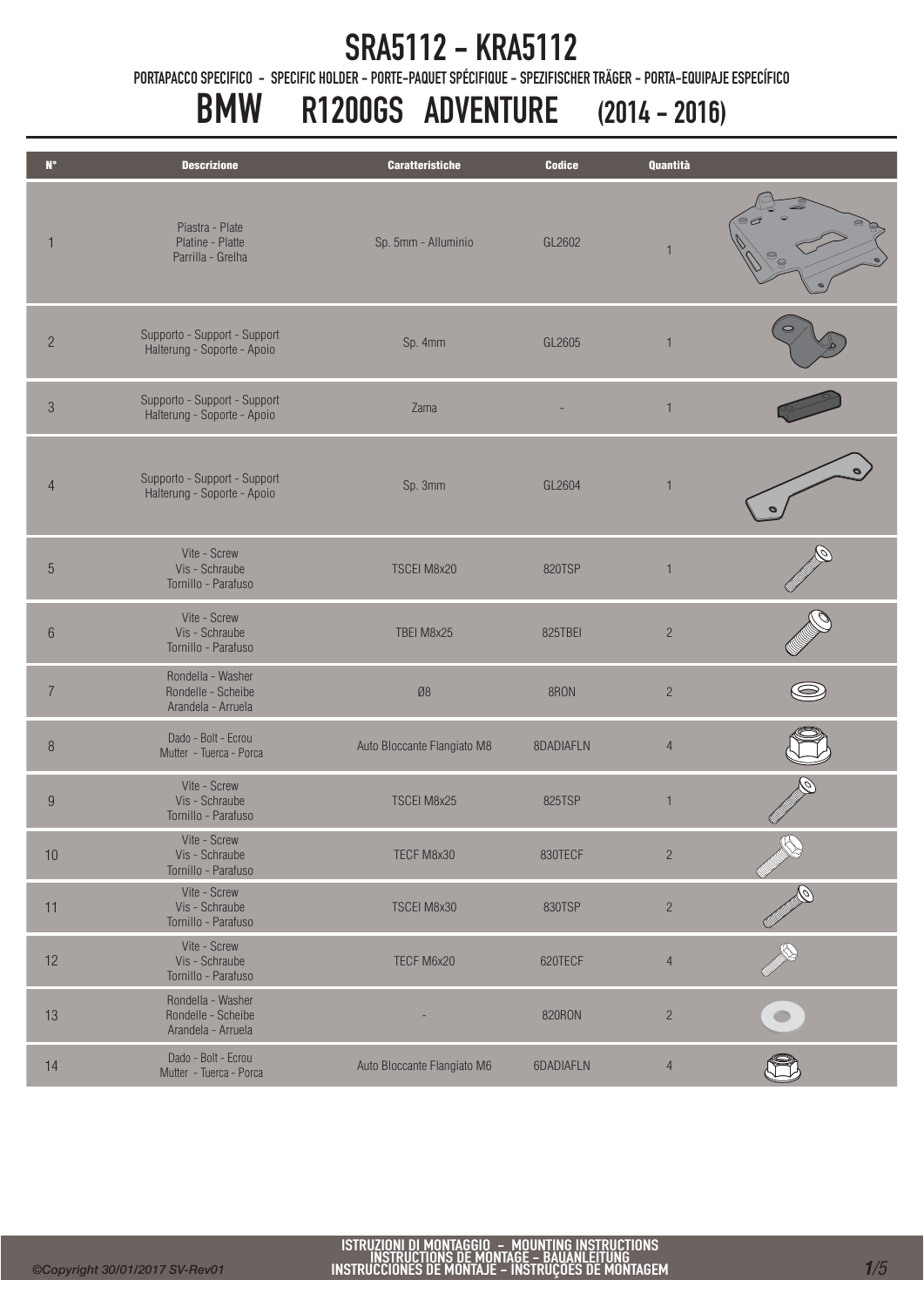# SRA5112 - KRA5112

PORTAPACCO SPECIFICO - SPECIFIC HOLDER - PORTE-PAQUET SPÉCIFIQUE - SPEZIFISCHER TRÄGER - PORTA-EQUIPAJE ESPECÍFICO

# BMW R1200GS ADVENTURE (2014 - 2016)

| 15 | Distanziale - Spacer<br>Entretoise - Distanzstueck<br>Distanciador - Espaçador                                                                                                                                                                                          | Ø20x4 Foro 10,5mm | C20L4F10,5T | $\overline{2}$ |    |
|----|-------------------------------------------------------------------------------------------------------------------------------------------------------------------------------------------------------------------------------------------------------------------------|-------------------|-------------|----------------|----|
| 16 | Distanziale - Spacer<br>Entretoise - Distanzstueck<br>Distanciador - Espaçador                                                                                                                                                                                          | Ø22x3 Foro 8,5mm  | C22L3F8,5T  | $\overline{2}$ |    |
| 17 | Supporto - Support - Support<br>Halterung - Soporte - Apoio                                                                                                                                                                                                             | Spessore 4mm      | GL3432      | $2(Dx-Sx)$     | 00 |
| 18 | Supporto - Support - Support<br>Halterung - Soporte - Apoio                                                                                                                                                                                                             | Spessore 3mm      | GL3433      |                |    |
| 19 | Particolari Inclusi nel PLR5108/PL5108CAM<br>Components Included In The PLR5108/PL5108CAM<br>Pièces Inclues Dans El PLR5108/PL5108CAM<br>Bestandteile im PLR5108/PL5108CAM enthalten<br>Despieces Incluidos PLR5108/PL5108CAM<br>Explodiu incluído da PLR5108/PL5108CAM |                   |             |                |    |
| 20 | Componenti Originali - Original Parts<br>Parties Originales - Original Bauteile<br>Componentes Originales - Componentes Origin                                                                                                                                          |                   |             |                |    |



 $\mathbf{0}$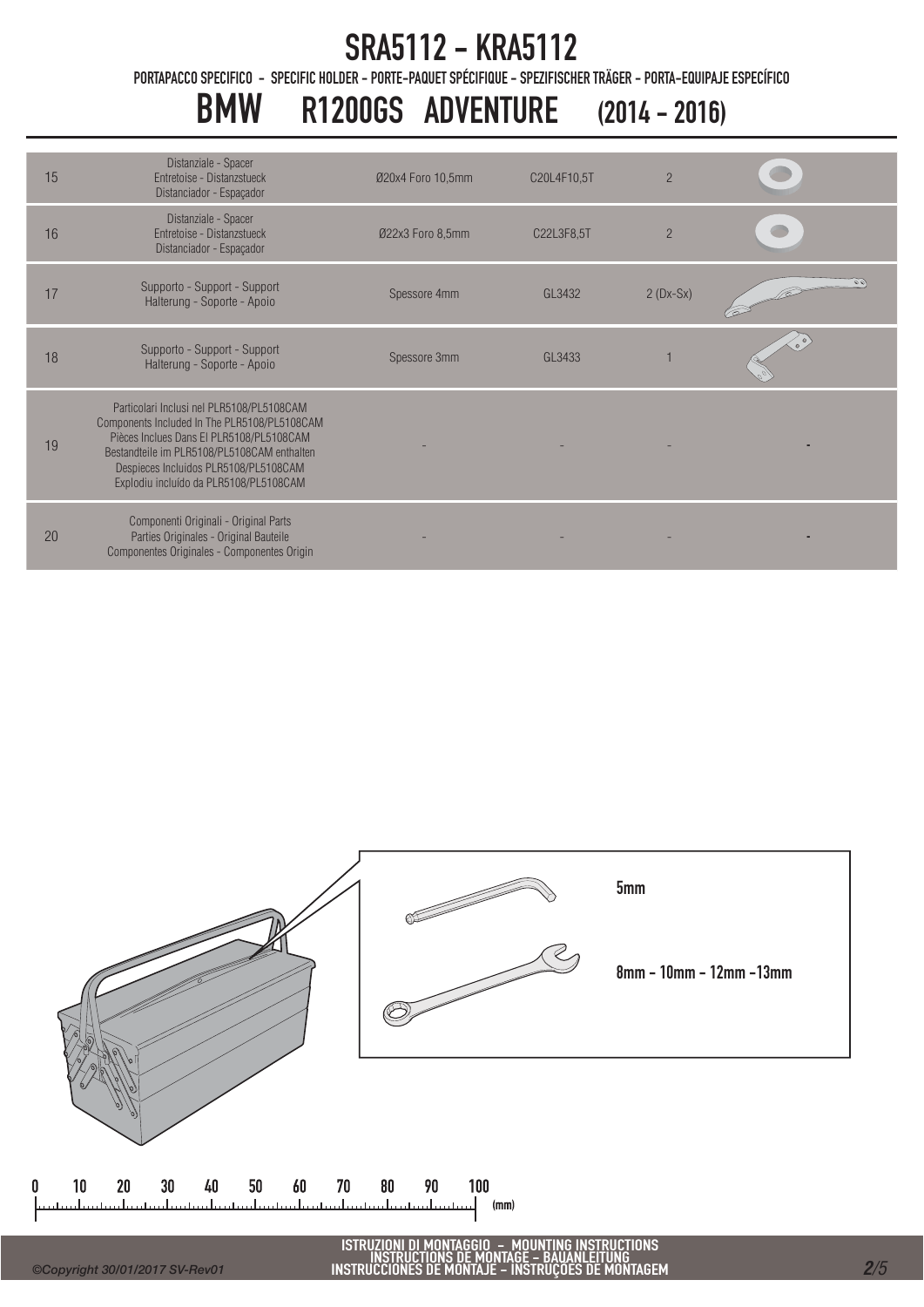SRA5112 - KRA5112 PORTAPACCO SPECIFICO - SPECIFIC HOLDER - PORTE-PAQUET SPÉCIFIQUE - SPEZIFISCHER TRÄGER - PORTA-EQUIPAJE ESPECÍFICO BMW R1200GS ADVENTURE (2014 - 2016)  $\circledcirc$ <sup>5</sup>  $\mathbf{Q}$ **96**  $\widetilde{\mathbb{1}}$ ල  $\sigma$ 6  $\left( \mathbf{\mathcal{T}}\right)$ 7  $\circledR$  $\mathbf{3}$ 2 4 8 99

![](_page_2_Picture_1.jpeg)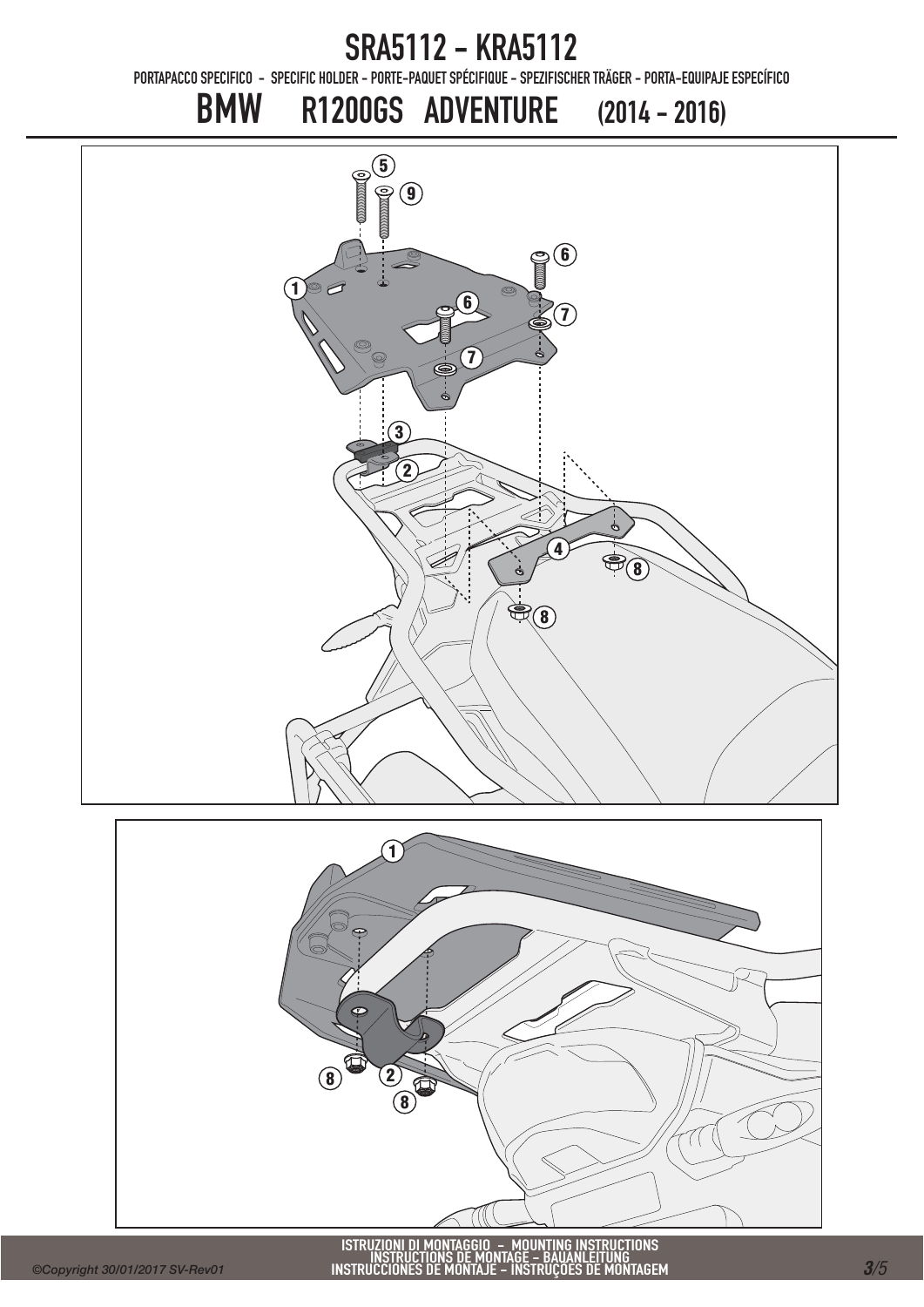### SRA5112 - KRA5112

PORTAPACCO SPECIFICO - SPECIFIC HOLDER - PORTE-PAQUET SPÉCIFIQUE - SPEZIFISCHER TRÄGER - PORTA-EQUIPAJE ESPECÍFICO

### BMW R1200GS ADVENTURE (2014 - 2016)

![](_page_3_Picture_3.jpeg)

![](_page_3_Figure_4.jpeg)